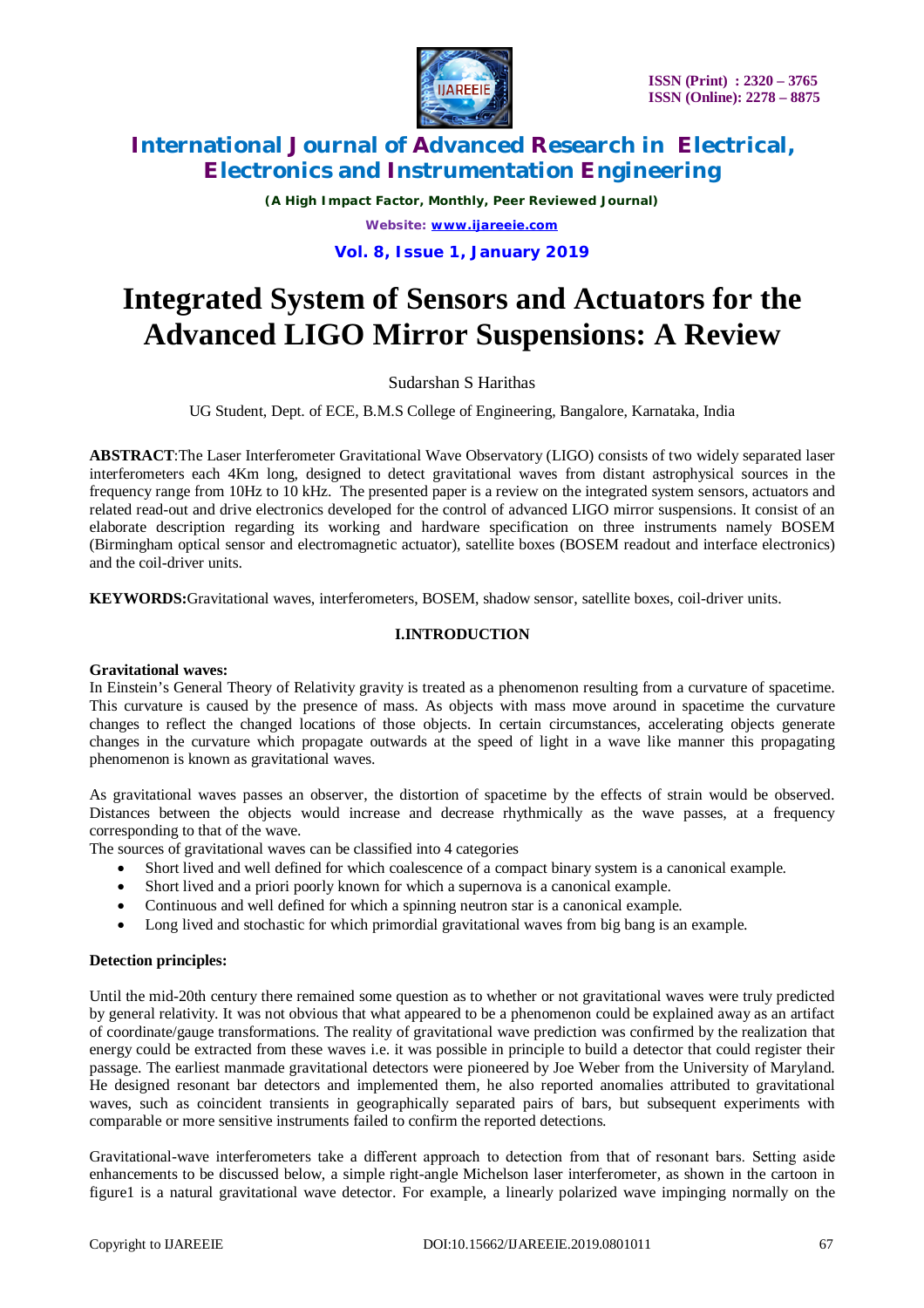

*(A High Impact Factor, Monthly, Peer Reviewed Journal)*

*Website: [www.ijareeie.com](http://www.ijareeie.com)*

### **Vol. 8, Issue 1, January 2019**

interferometer with its polarization axis aligned with the arms will alternately stretch one arm while contracting the other. The detection is based on the phase difference between the light returning from each arm, and that phase difference increases with time, following the passage of the gravitational wave. The red-shifted light simply takes longer to complete its round-trip in the arm than the blue-shifted light. Hence even an idealized, simple gravitationalwave interferometer has a finite and frequency-dependent response time.



**Fig1:** Cartoon illustration of the effect of a gravitational wave on the arms of a Michelson interferometer, where the readout photodiode is denoted by the green semi-circle.

The basic idea for a gravitational wave interferometer was first written down by Gertsenshtein and Pustovoit in 1962. Weber's group developed this idea further into the first gravitational wave interferometer prototype built by Weber graduate Robert Forward at Hughes Aircraft Research Lab. It was early work carried out in parallel by Rai Weiss, however, that laid the groundwork for present-day gravitational wave interferometers. As discussed furtherbelow, it became appreciated quickly that laser interferometers had the potential to surpass bar detectors in sensitivity, and there was rapid development of ideas and technology. Subsequent improvements included (among many others) using Fabry-Perot cavities for the interferometer arms to increase the time of exposure of the laser light to the gravitational wave, introduction of a "recycling" mirror between the laser and beam-splitter, to increase effective laser power, and introduction of another mirror between the beam splitter and photodetector to allow tuning of the interferometer's frequency response. This paper is an overview of the design of integrated system of sensors and actuators within the Advanced LIGO suspensions.

### **II.SENSORS AND ACTUATORS FOR THE ADVANCED LIGO**

The integrated systems of sensors and actuators developed for the control of advanced LIGO mirror suspensions consist of three instruments

- $\bullet$  BOSEM it consist of optical position sensor and electromagnetic actuator.  $\square$
- Satellite boxes, electronic interfaces for the BOSEM displacement sensor.  $\Box$
- Coil driver unit, electric current drivers for BOSEM actuator.

The working principle of integrated circuit BOSEM readout and actuation of suspension is shown in figure2. The motion of the suspended test mass is sensed by BOSEM, a corresponding signal is generated and is amplified and filtered by the satellite boxes and sent to the main digital control system. Here the main signal is processed and purposely optimised to be then fed back through the coil driver amplifier to the BOSEM coil, to eventually actuating the suspended mass.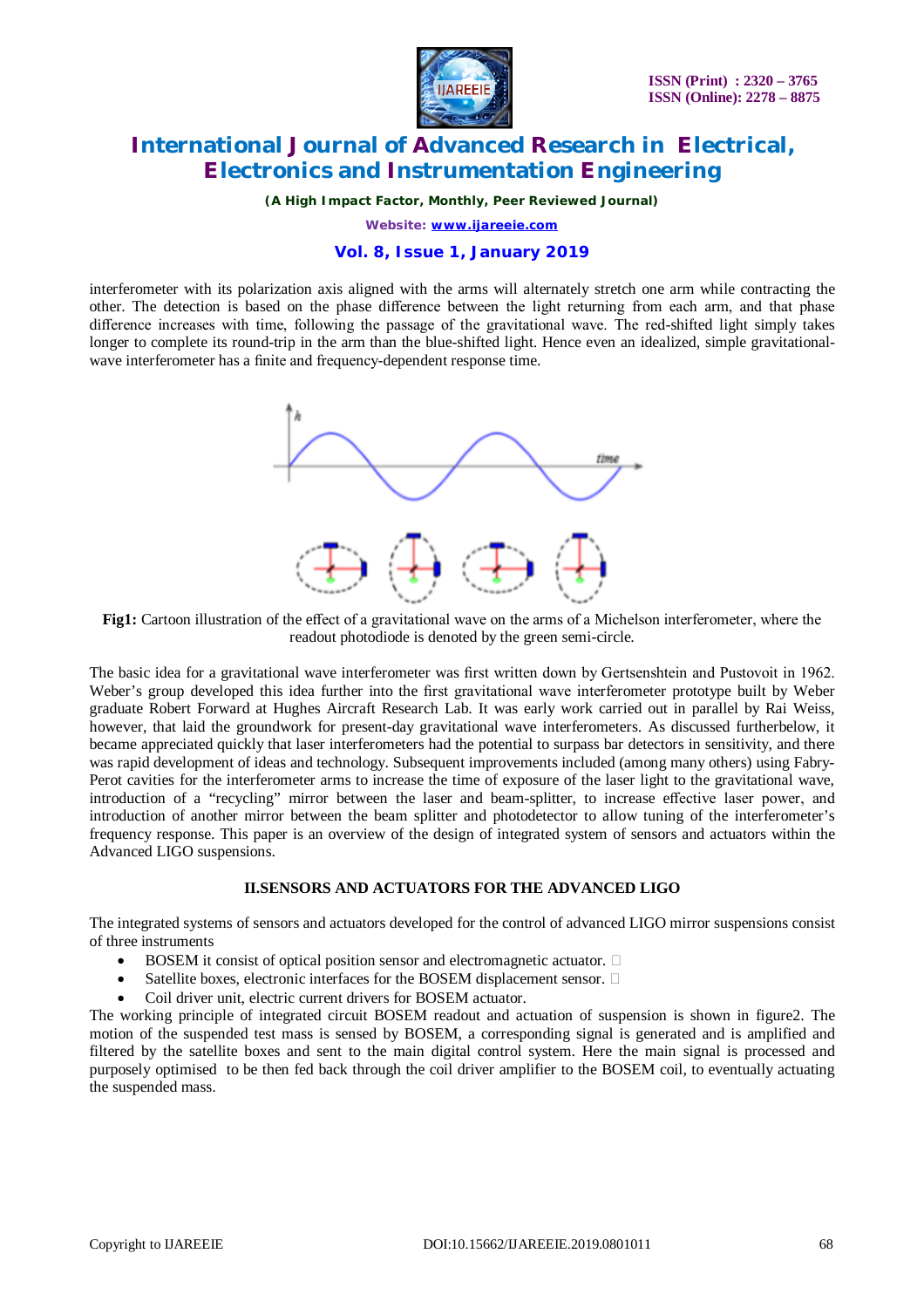

*(A High Impact Factor, Monthly, Peer Reviewed Journal)*

*Website: [www.ijareeie.com](http://www.ijareeie.com)*

**Vol. 8, Issue 1, January 2019**



**Fig2:** Schematic of the working principle of the integrated system of BOSEMS, satellite boxes and coil-drivers.

### **1. BOSEM:**

BOSEM is a compact, ultra-high vacuum (UHV) compatible, non-contact, low noise position sensor with electromagnetic actuator. The working principle of BOSEM is based on the original principle of Shoemaker et al [10]. BOSEM consist of several interconnected subsystems.

- Optical sensor.
- Electromagnetic actuator.
- Mounting and adjustment.
- Electrical interconnect.
- Magnet and flag.



**Fig3**: 3D CAD model of BOSEM assembly. (Left) Rear isometric view. (Right) Front isometric view.

The Advanced LIGO interferometers comprise of several different types of optical components, some of which are required to operate within a low noise environment. The most sensitive optics, i.e. the 40 kg fussed silica test masses, must be held in place to within  $10^{-14}$  m by a combined seismic isolation and suspension system. An investigation was conducted by Strain[11] to determine the optimal approach to sensing and actuation, assuming a modest amount of eddy current damping. This approach was successfully reviewed [12] and eventually resulted in the sensor requirements being relaxed, with the final sensitivity and operating range requirements placed on the sensor as presented in Table1.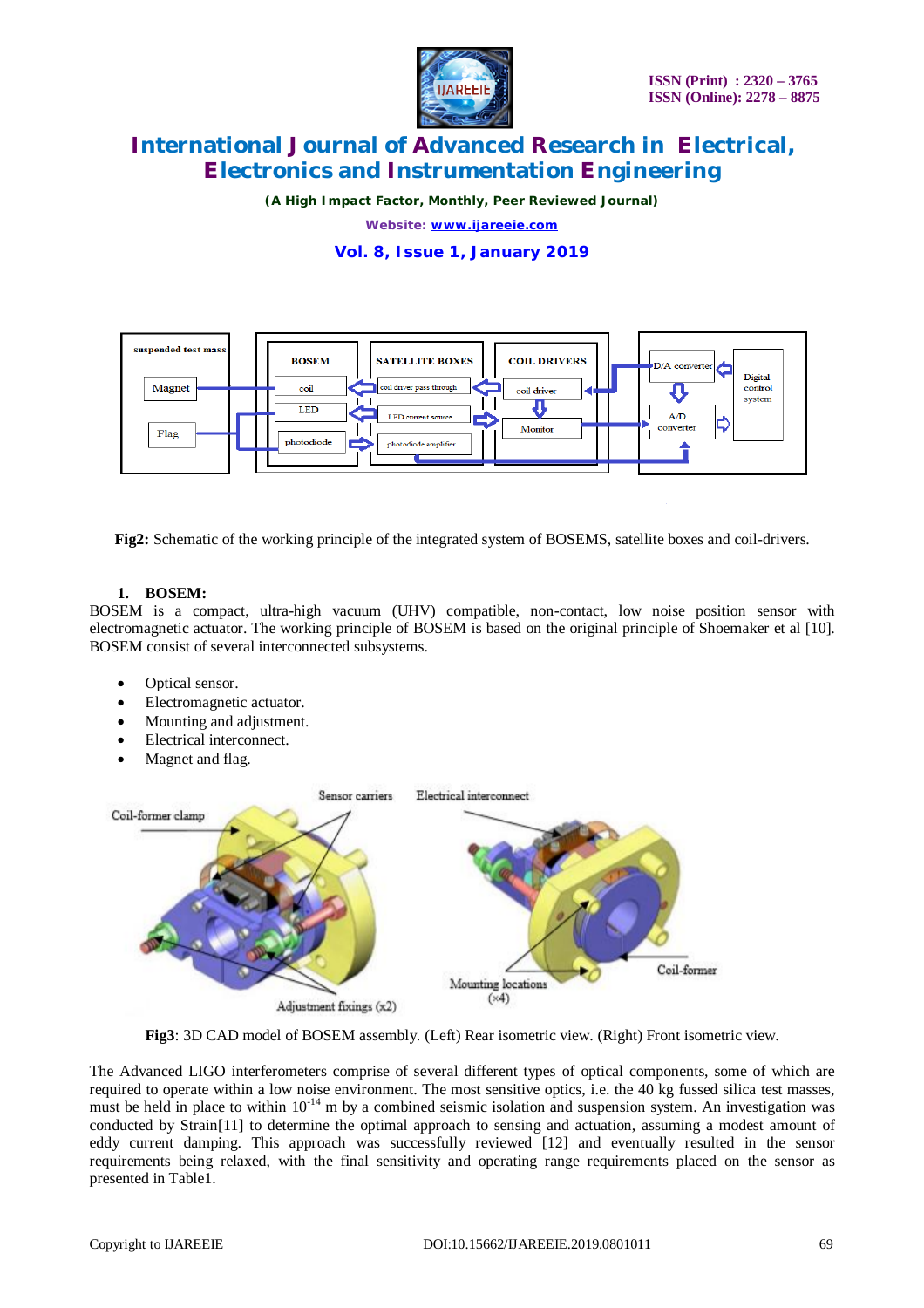

*(A High Impact Factor, Monthly, Peer Reviewed Journal)*

*Website: [www.ijareeie.com](http://www.ijareeie.com)*

### **Vol. 8, Issue 1, January 2019**

| Specification     | <b>Frequency Band</b>            |                                         |
|-------------------|----------------------------------|-----------------------------------------|
| <b>Worst Case</b> | 1 Hz to 10 Hz                    | 10 Hz to 20 Hz                          |
| Noise             | $3\times10^{-10}$ m/ $\sqrt{Hz}$ | $1\times10^{-10}$ m/ $\sqrt{\text{Hz}}$ |
| Specification     | Displacement (peak to peak)      |                                         |
| Operating         | Minimum                          | Target                                  |
| Range             | $0.35$ mm                        | $0.70$ mm                               |

**Table1**: Final sensor requirements.

# **1.1 OPTICAL SENSOR**

Geometric sensors can be used to measure the position of the object they commonly involve the use of PSD (position sensitive devices) or split photodiodes the configuration of shadow sensor is shown in figure4. It consist of two cylindrical lenses to focus a beam from a collimated light source, onto a photodiode , it consist of an opaque cylindrical object (flag) between the light source and the detector to prevent the scattering of light the surface needs to be highly polished .



**Fig4**: Initial LIGO shadow sensor optical layout

The shadow sensor comprises of a flag , a surface mount single element photodiode, and a surface mount IRLED(infra-red light emitting diode) . The displacement of the flag in the Y-axis changes the proportion of light that is incident on the photodiode. There are two extreme conditions for the operation of the flag,

- When it completely covers all the light from the source i.e. zero light condition.
- When it is completely withdrawn from the path of light leading to full illumination on the photodiode i.e. maximum light condition.

A linear operating range can be determined between these two extremes. Under normal operating condition of the flag would reside at the centre of this operating range at half light position. The configuration shown above was employed in initial LIGO .

It was long suspected that the surface mount devices were the source of increased 1/f noise observed above shot noise at 1Hz and was later confirmed by Lockerbie [8]. Lockerbie also investigated alternative flag geometries, the final proposed scheme for advanced LIGO shadow sensor is shown in figure5. It consist of a mask with a slit , an integral lens, collimating , and a cylindrical flag , the collimating lens improves the collimation of the emission from IRLED, the mask ensures that only paraxial rays contribute to the noise floor . The IRLED and photodiode shown in figure7 was put forward as a replacement for original surface mount devices. The key parameters of the devices extracted from data sheet is shown in table2. Dimensions are the mask aperture is 1.5mm×4.5mm, and the mask-PD separation is 5mm.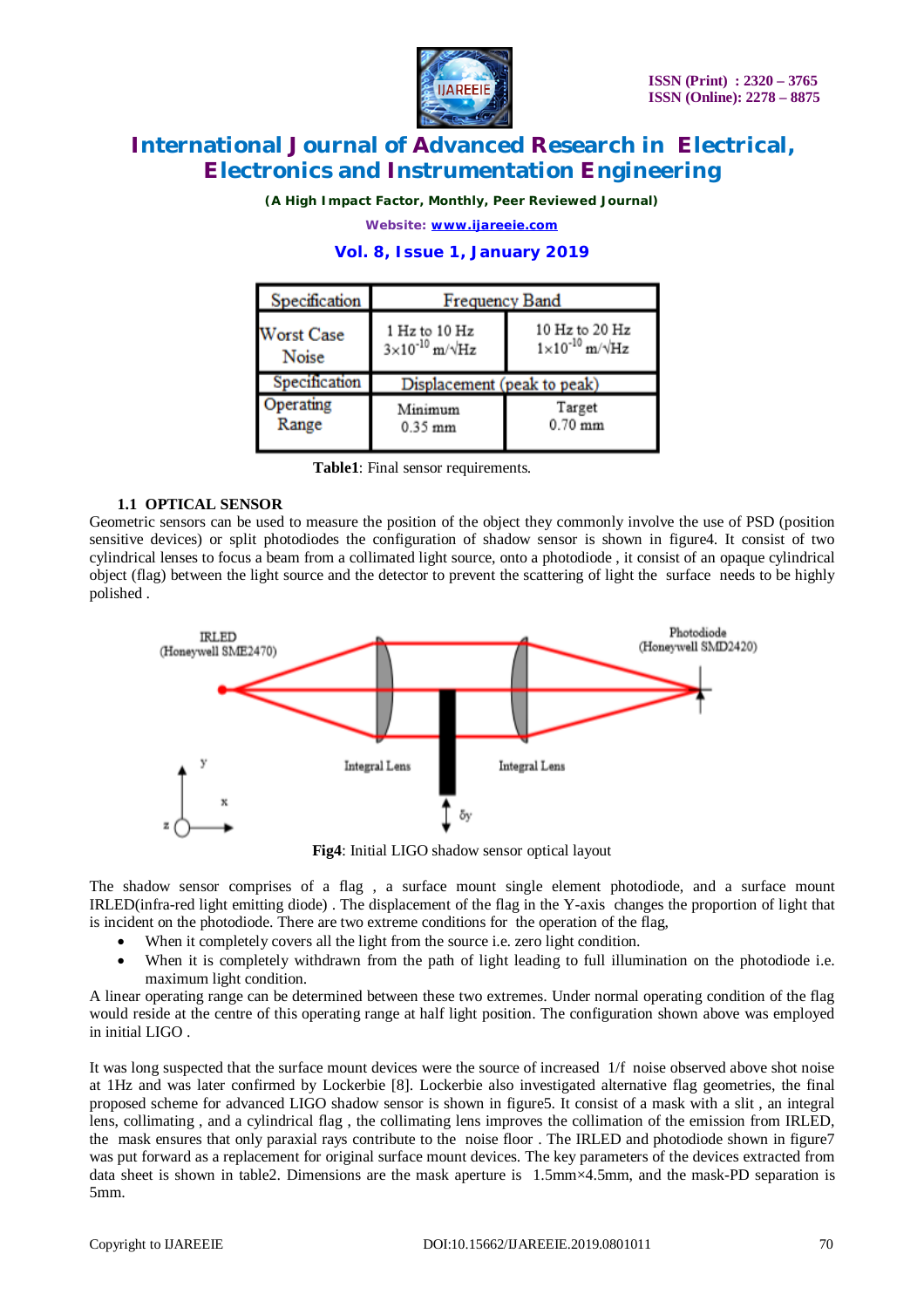

*(A High Impact Factor, Monthly, Peer Reviewed Journal) Website: [www.ijareeie.com](http://www.ijareeie.com)*

**Vol. 8, Issue 1, January 2019**



**Fig5:** cartoon showing the BOSEMs shadow sensing scheme.**Fig6**: Schematic of the integrated BOSEMs subsystems



**Fig7**: (Left) OPTEK OP232 IRLED. (Right) Centronic BPX65 photodiode

| <b>IRLED (OP232)</b>                               | <b>PHOTODIODE</b>                        |
|----------------------------------------------------|------------------------------------------|
| TO-46 ( $\emptyset$ 4.7 mm) Kovar Package          | TO-18 $(\emptyset$ 4.8 mm) Steel Package |
| Anode to case                                      | Cathode to case                          |
| <b>Hermetically Sealed</b>                         | <b>Hermetically Sealed</b>               |
| Peak emission $= 890$ nm                           | Peak sensitivity = 850nm                 |
| Maximum forward current $= 100$ mA                 | Responsivity = $0.55$ A W-1 (at 900 nm)  |
| Operating forward current $=$ 35 ma                | Capacitance = $15$ pF                    |
| Maximum radiant power = $8 \text{ mW}$ (at 100 mA) | Dark Current = $5 nA$                    |

**Table 2**: Key specification of leaded sensor components

### **1.1.1 SENSOR ASSEMBLY:**

Electrical isolation requirements [13] state that the device must be isolated from aluminium carriers and hence from the rest of the structure .To ensure that this requirement is met, each device is insulated from the carrier by a ceramic sleeve into which the device is push-fit. A recess machined into this sleeve accommodates the flange and the flag located on the sensor package. A flat machined on the sleeve outer diameter, which corresponds to an aperture (pinhole) on the carrier enables the orientation of the device to be fixed during assembly process this ensures that the anode and cathode are correctly oriented. This technique is employed in both IRLED and photodiode assemblies. Figure8 shows the assembled IRLED carrier and a component part explosion. Figure9 shows equivalent photodiode assembly.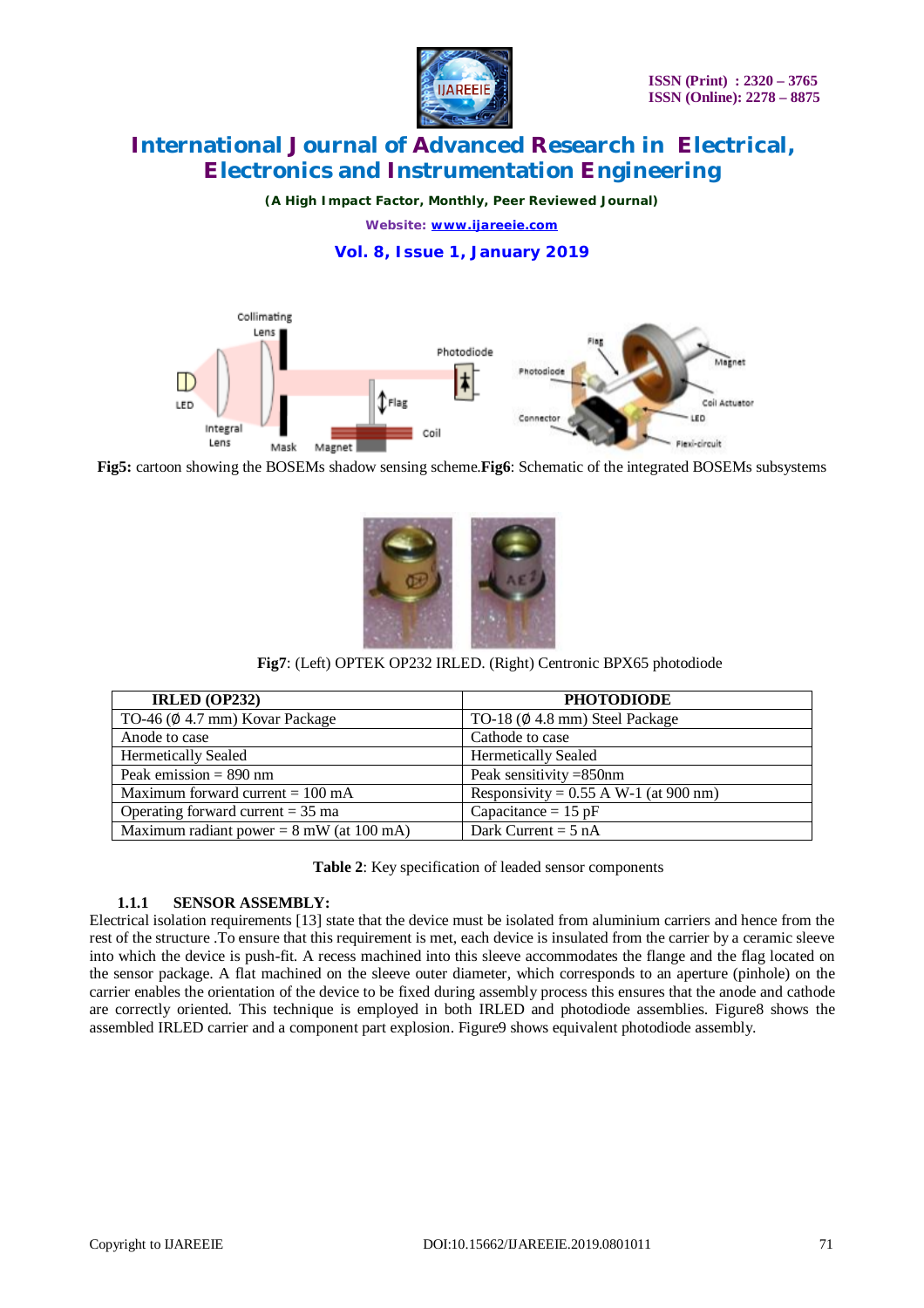

*(A High Impact Factor, Monthly, Peer Reviewed Journal) Website: [www.ijareeie.com](http://www.ijareeie.com)*

# **Vol. 8, Issue 1, January 2019**



**Fig8**: (Left) Section through IRLED carrier. (Right) IRLED carrier part explosion.



**Fig9**: (Left) Section through photodiode carrier. (Right) Photodiode carrier part explosion.

# **1.2 ELECTROMAGNETIC ACTUATOR:**

Due to the change in suspended mass from initial LIGO there was a need to revive coil geometry to provide stronger actuation forces. The recommendations put forward by strain [5] has been listed below and is adopted,

- To add matched shielding magnets at the penultimate mass (PM) and upper intermediate mass (UIM) stages of the quad suspension.
- For the PM double the length or larger diameter magnets should provide sufficient force.
- In the case of the UIM, the 10mm long magnets should provide sufficient force. It is also necessary to double the length of coil.

Properties of electromagnetic actuator:

- Wire Type  $= 32QML$ , 32 gauge copper wire  $+$  quad layer coating of polyimide-ML.
- Coil former material  $=$  Aluminum (6082).
- Coil Inner Diameter  $= 0.7$ " [17.78mm].
- Coil Length =  $0.315$ " [8.00mm].
- Number of Turns on  $Coil = 800$ .

# Actuator characteristics:

- Maximum continuous coil current of 150 mA.
- Peak coil current 300mA (penultimate mass OSEMs only).
- Force constant of  $0.22$  N/  $(A2 \text{ m2})$ .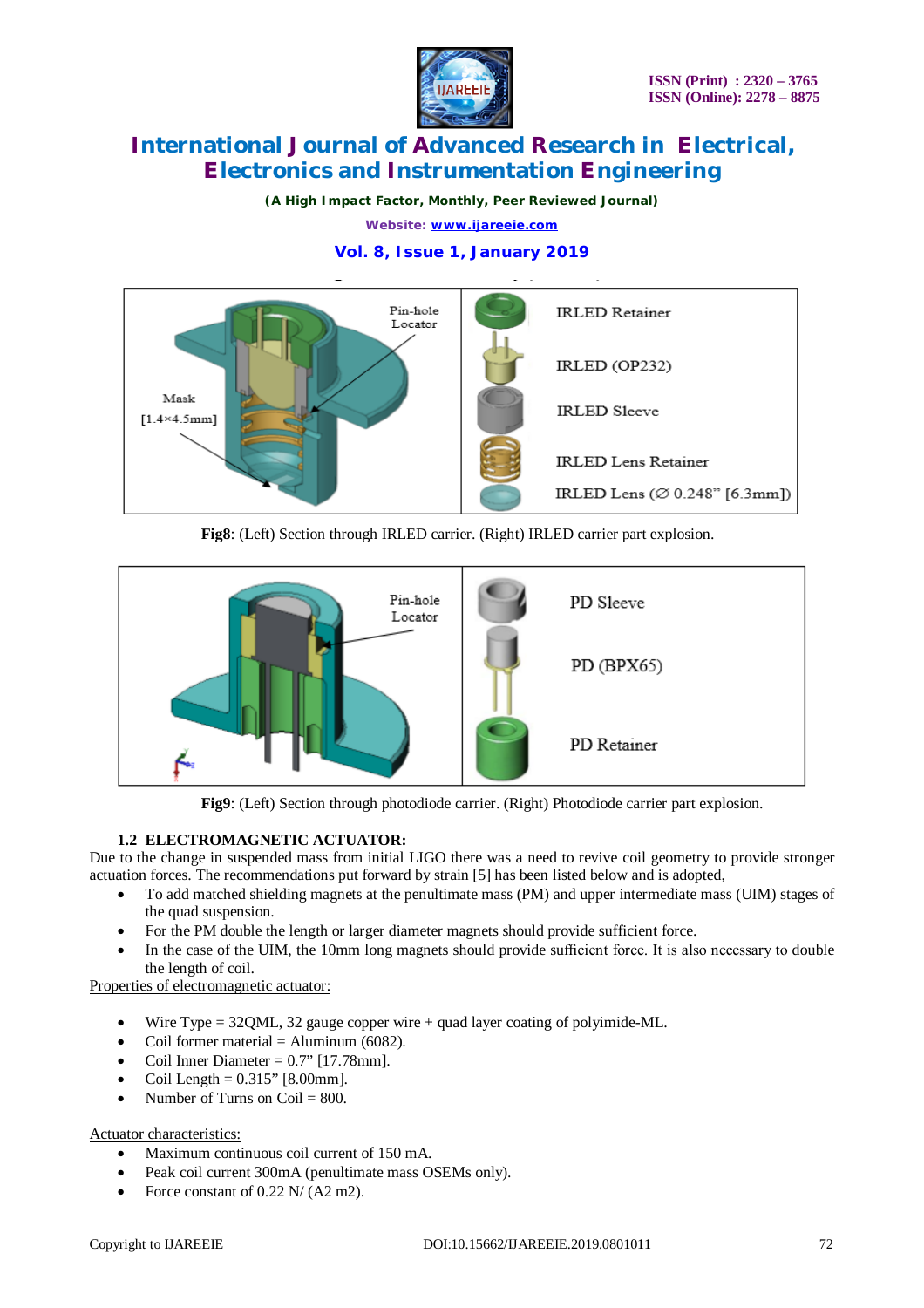

*(A High Impact Factor, Monthly, Peer Reviewed Journal)*

*Website: [www.ijareeie.com](http://www.ijareeie.com)*

# **Vol. 8, Issue 1, January 2019**

- Coil winding clockwise when viewing the back face of the OSEM.
- Winding inductance  $= 3.1 \pm 0.2$  mH measured at 1 kHz.
- Winding resistance =  $16 \pm 1$  ohm.
- Actuator coil is isolated from the OSEM body (> 100 M ohm).

The dimensions of coil former is shown in the figure10.



**Fig10**: Actuator coil-former geometry. (Left) Profile of coil-former. (Right) Front face of coil-former

### 1.3 **MAGNET AND FLAG ASSEMBLY:**

The operating point or sweet spot of the magnet and actuator has been calculated using a Mathematica model generated by Batron [14]. For these advanced LIGO suspensions Ø10mmX10mm long Nd.B-Fe nickel plated magnets have been selected. The flag magnet and former assemblies are shown in figure11.



**Fig11**: Flag, magnet and coil-former assemblies. (Left) Isometric view of flag and magnet. (Right) Section through coil-former and flag.

To ensure that the residual actuation force is less than 5mN the use of magnetic materials in the construction of BOSEM is restricted. Suggestions regarding strength of magnet and dimensions is given byK.A. Strain [5].

### 1.4 **INTERCONNECT DESGIN:**

The interconnect design encompasses all the circuit routing and connections required to link together various electrical components of BOSEM, as well as provide an external interface for electrical connections . Figure12 shows the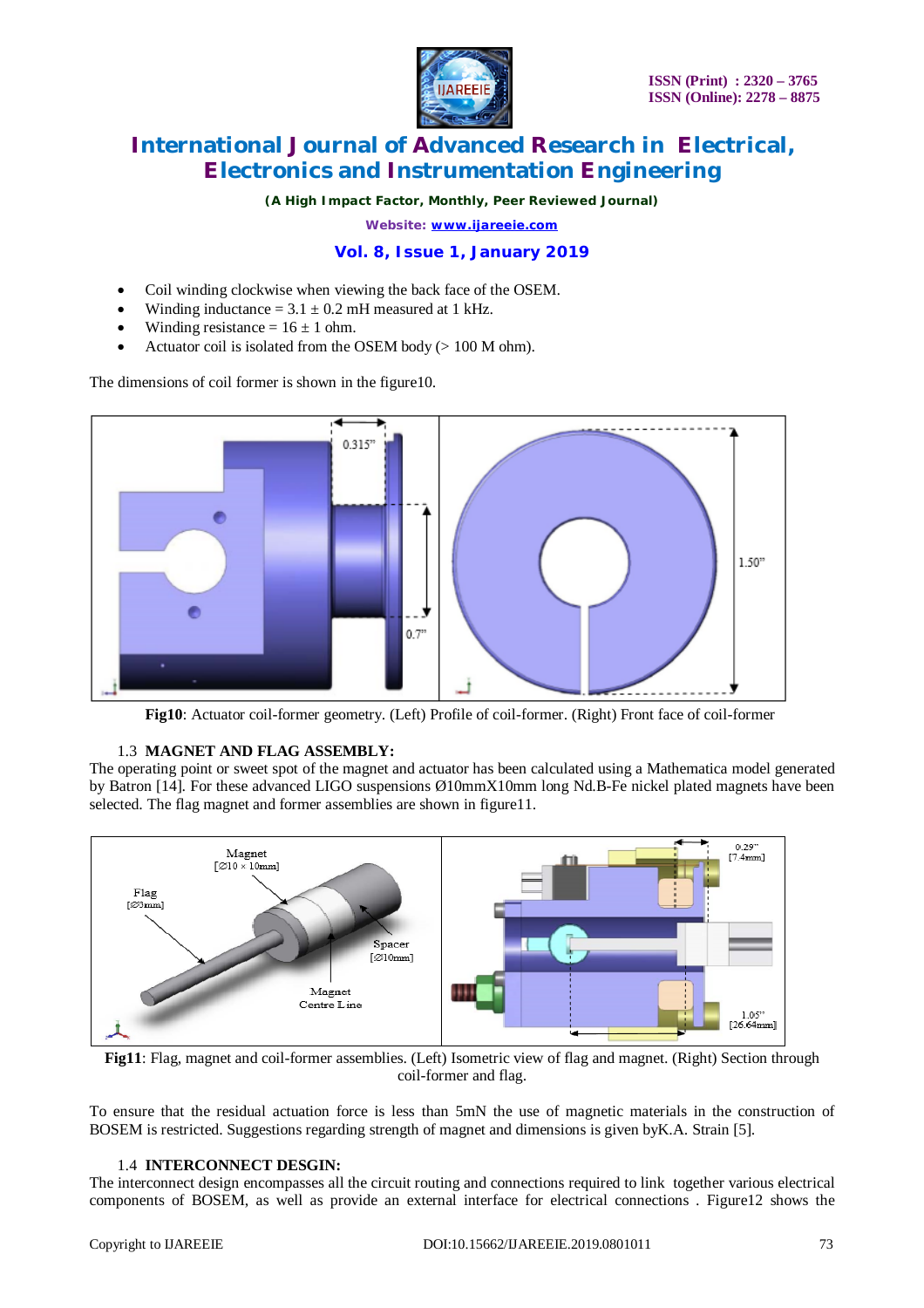

*(A High Impact Factor, Monthly, Peer Reviewed Journal)*

*Website: [www.ijareeie.com](http://www.ijareeie.com)*

**Vol. 8, Issue 1, January 2019**

interconnect assembly including all individual parts to be connected. The anode and cathode are represented as A and K respectively.



**Fig12:** Interconnection assembly.

#### Pin out of connector:

| Pin            | <b>Signal</b>  |                                    |
|----------------|----------------|------------------------------------|
|                | name           | <b>Description</b>                 |
|                | Pd-K           | Photodiode cathode                 |
| -6             | $Pd-A$         | Photodiode anode                   |
| 2              | <b>IRLED-A</b> | IR emitter anode                   |
| 7              | <b>IRLED-K</b> | IR emitter cathode                 |
| 3              |                | Not connected (on BOSEM head side) |
| 8              |                | Not connected (on BOSEM head side) |
| $\overline{4}$ | FN             | End of coil winding                |
| 9              | <b>ST</b>      | Start of coil winding              |
| 5              | Shield         | Not connected on BOSEM head side   |

### 1.5 **SATELLITE BOXES:**

The 'satellite boxes' incorporate a current supply for the BOSEM LEDs, a voltage amplifier for the BOSEM PD signal, and provide electrical pass-through from actuation electronic units to the coils. Monitoring circuits are also included in the unit to monitor its activity and status. Each satellite box is equipped with four current sources and amplifier channels, serving four OSEMs units at a time.

### 1.6 **COIL DRIVER:**

The coil-driver units amplify the signal from the digital control system to drive the BOSEMs coils for actuating the suspended mass. Each coil-driver unit contains four current drive circuits, and also consist of a read back–circuitry which helps in remote monitoring of the unit's performance. The coil-driver units serve two functions: First, to provide strong actuation authority for the damping of the motion of the suspended masses and to allow for acquisition of the interferometer system; Second, to provide quiet actuation to allow for control of the overall interferometer during detector science mode.

Principle of operation of the coil driver unit is shown in figure13, it consist of three stages the first stage is the input stage which is used to minimise coupling to electrical ground noise, the input to the unit from the DAC is differential and balanced with respect to ground. It also consist of two independent chains of amplifiers which prevent introduction of ground noise into the unit by keeping the electrical signals independent and symmetrical with respect to ground. The test mode and operational modes can be selected remotely by the user. The second stage consist of filters, Different